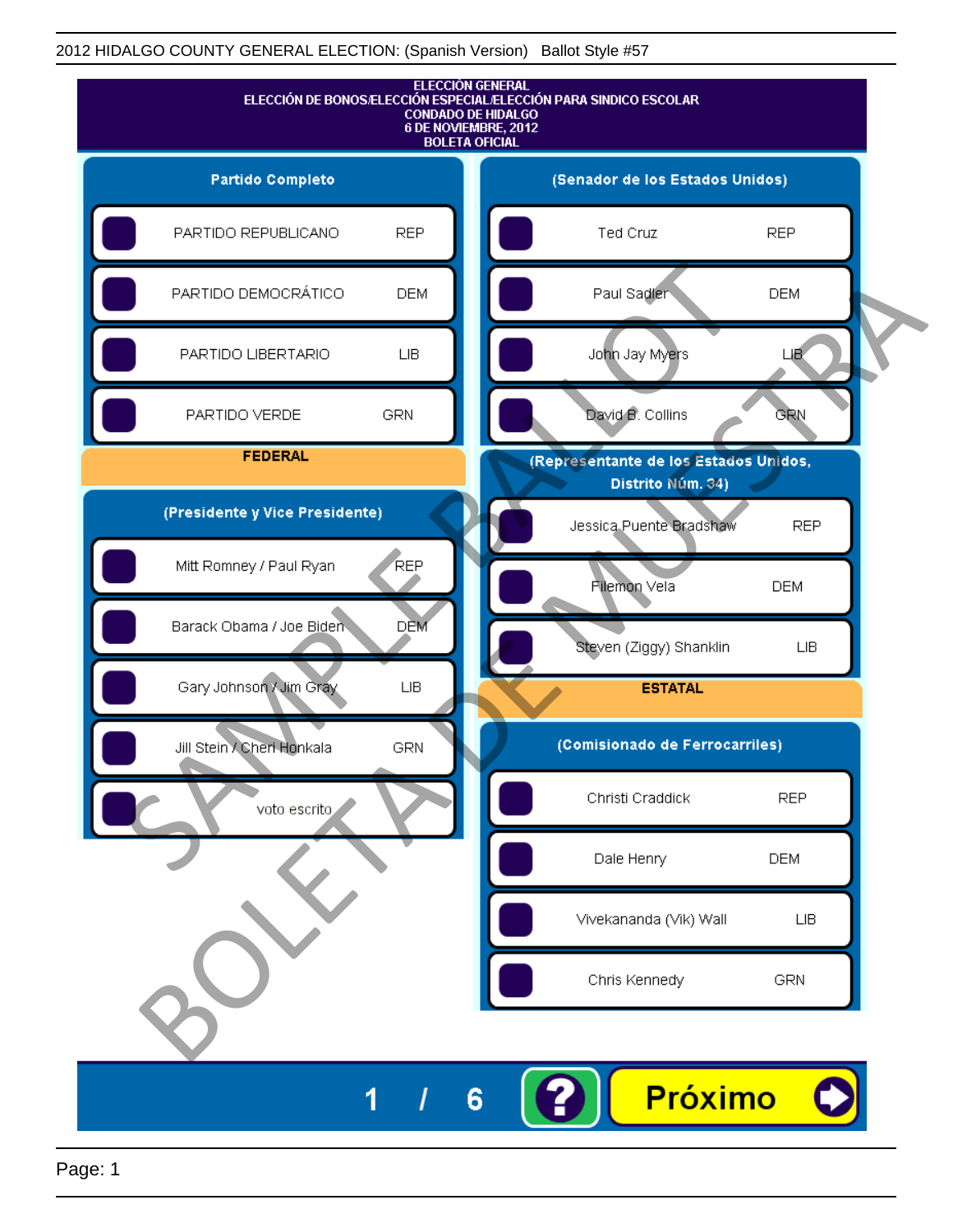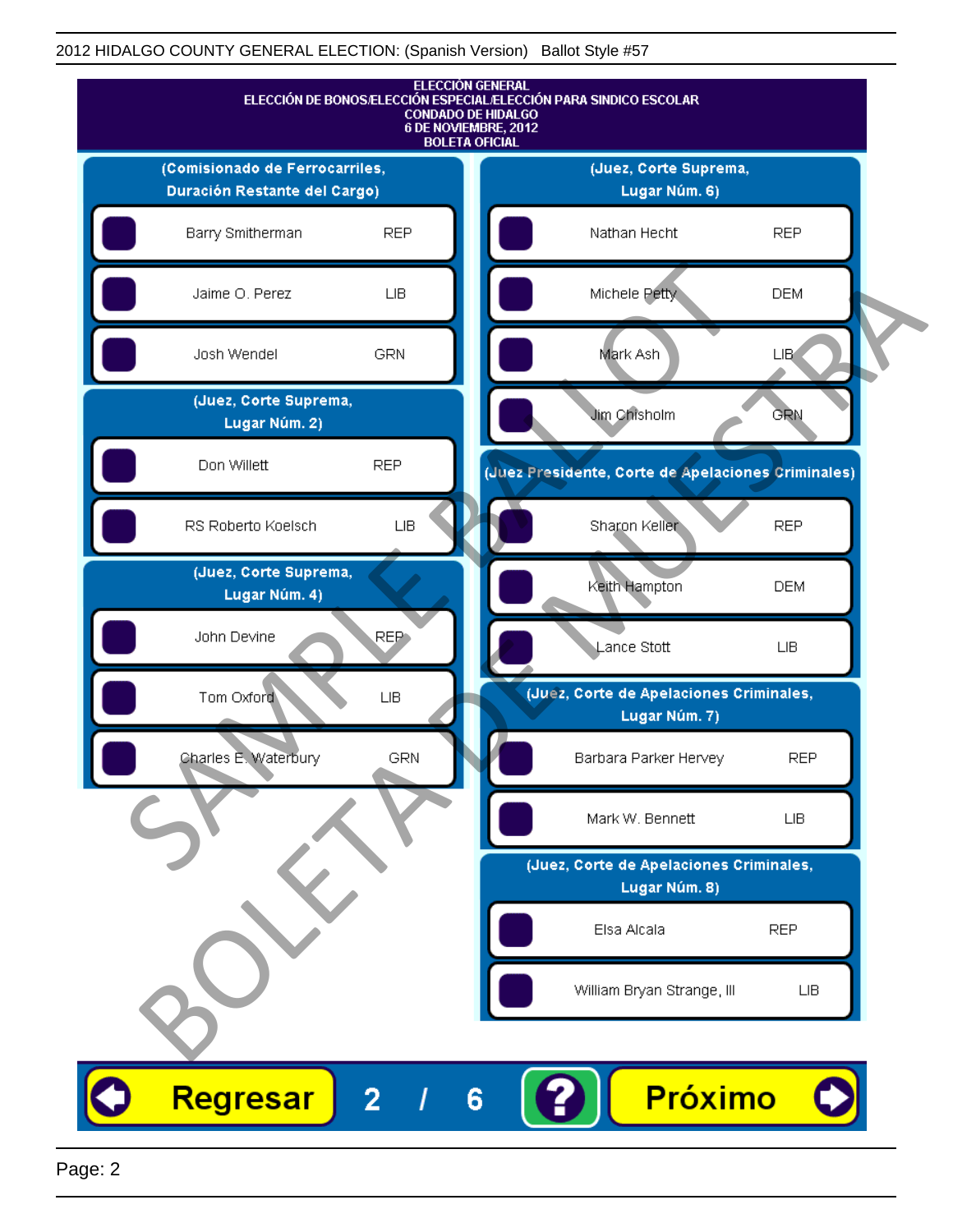

Page: 3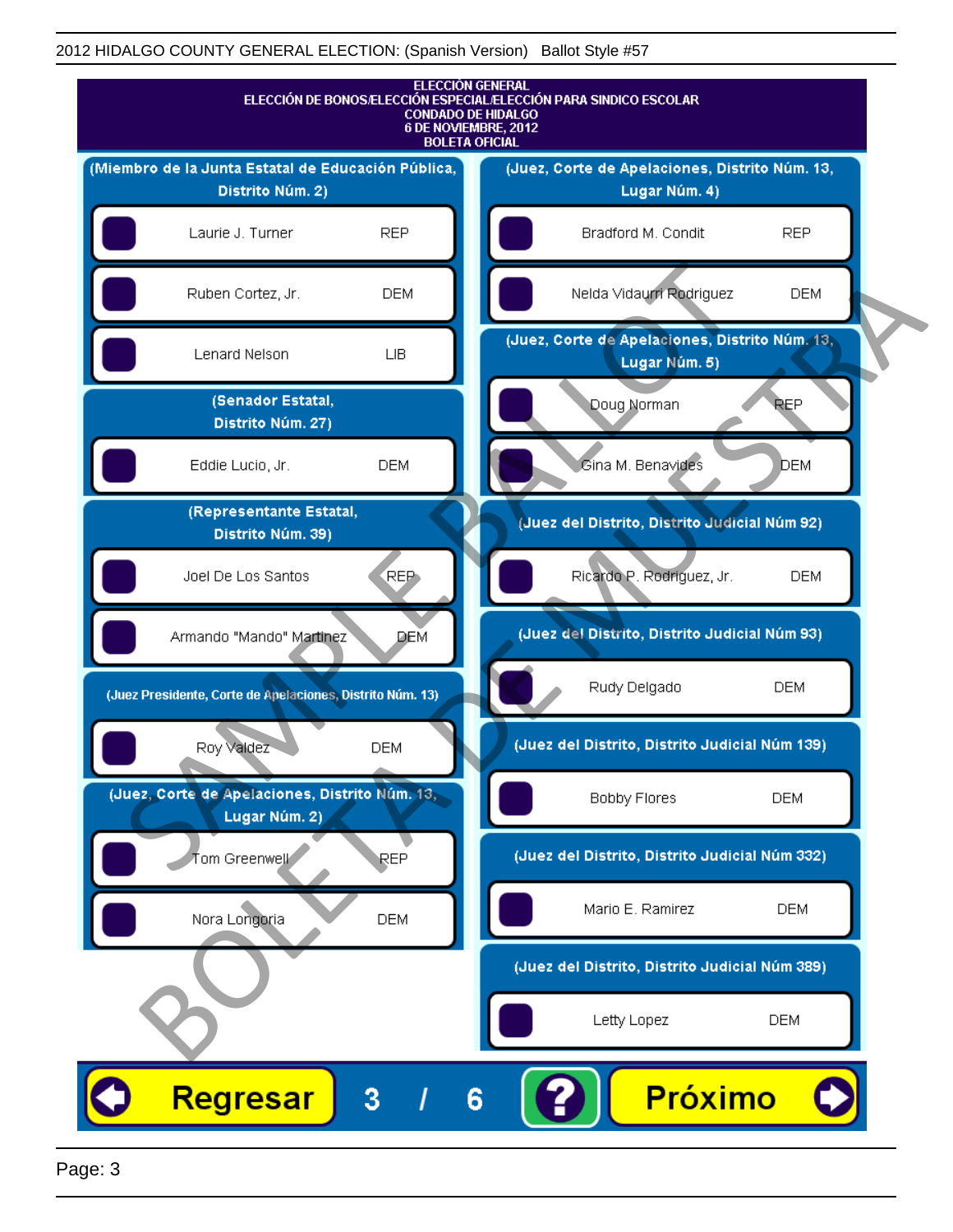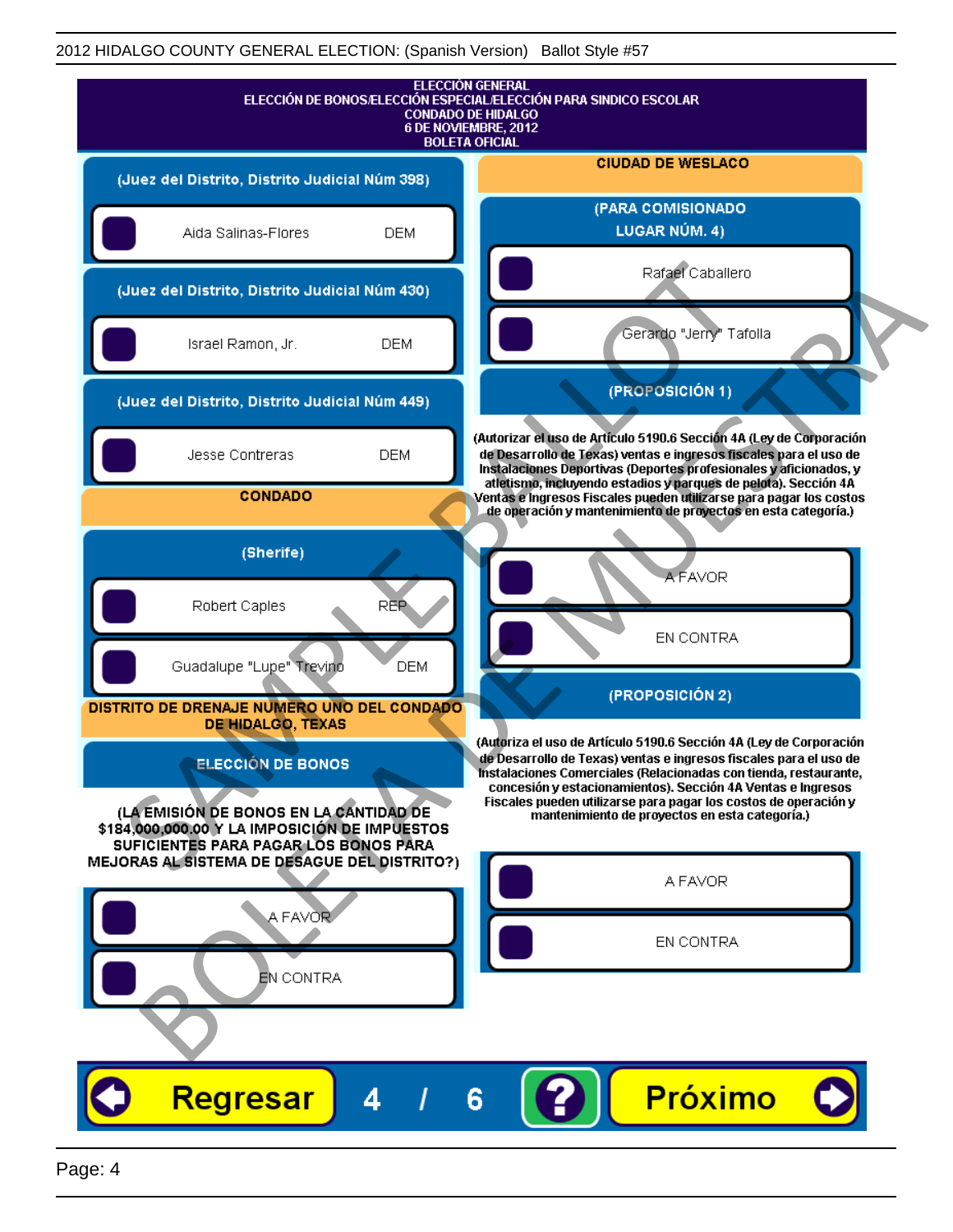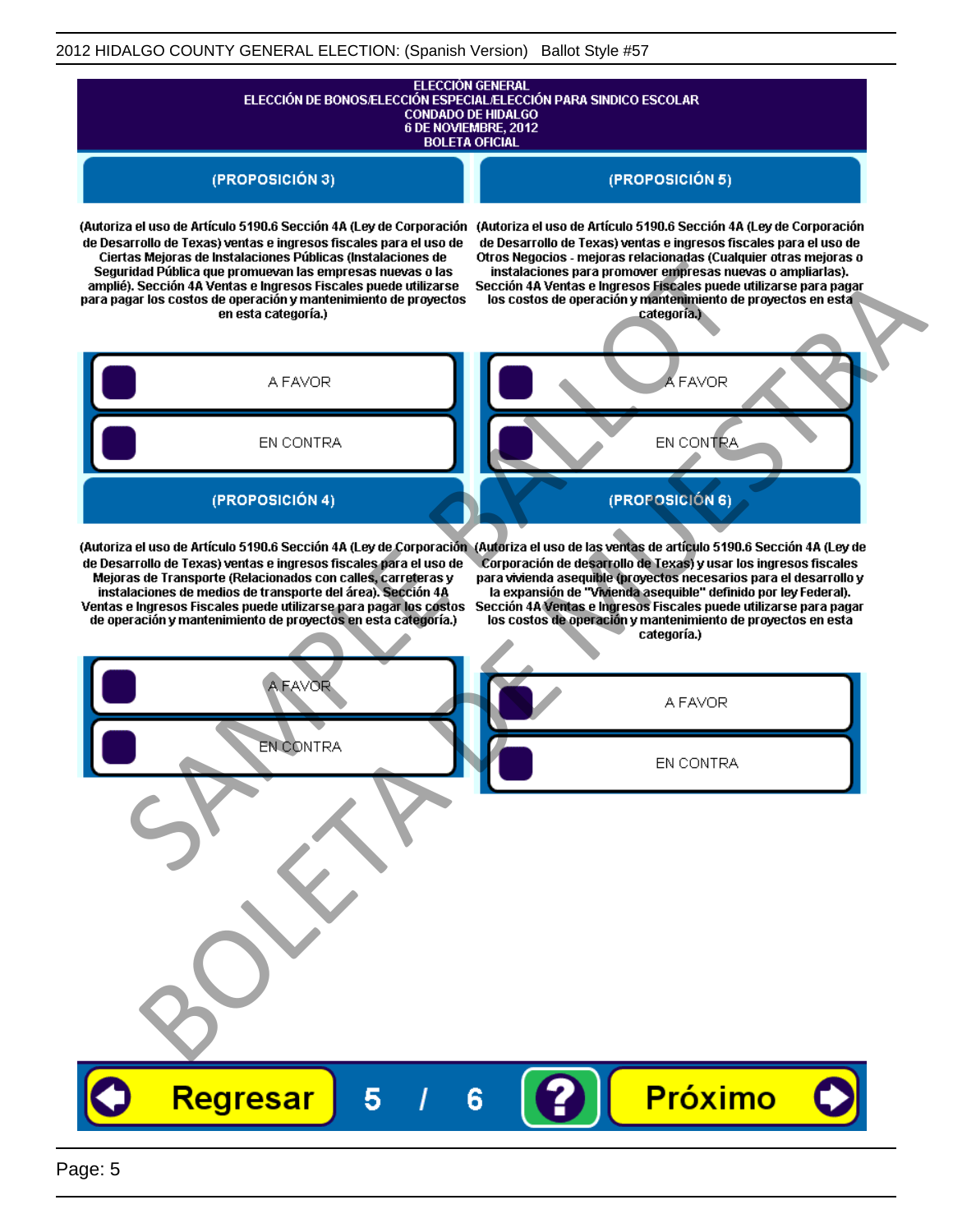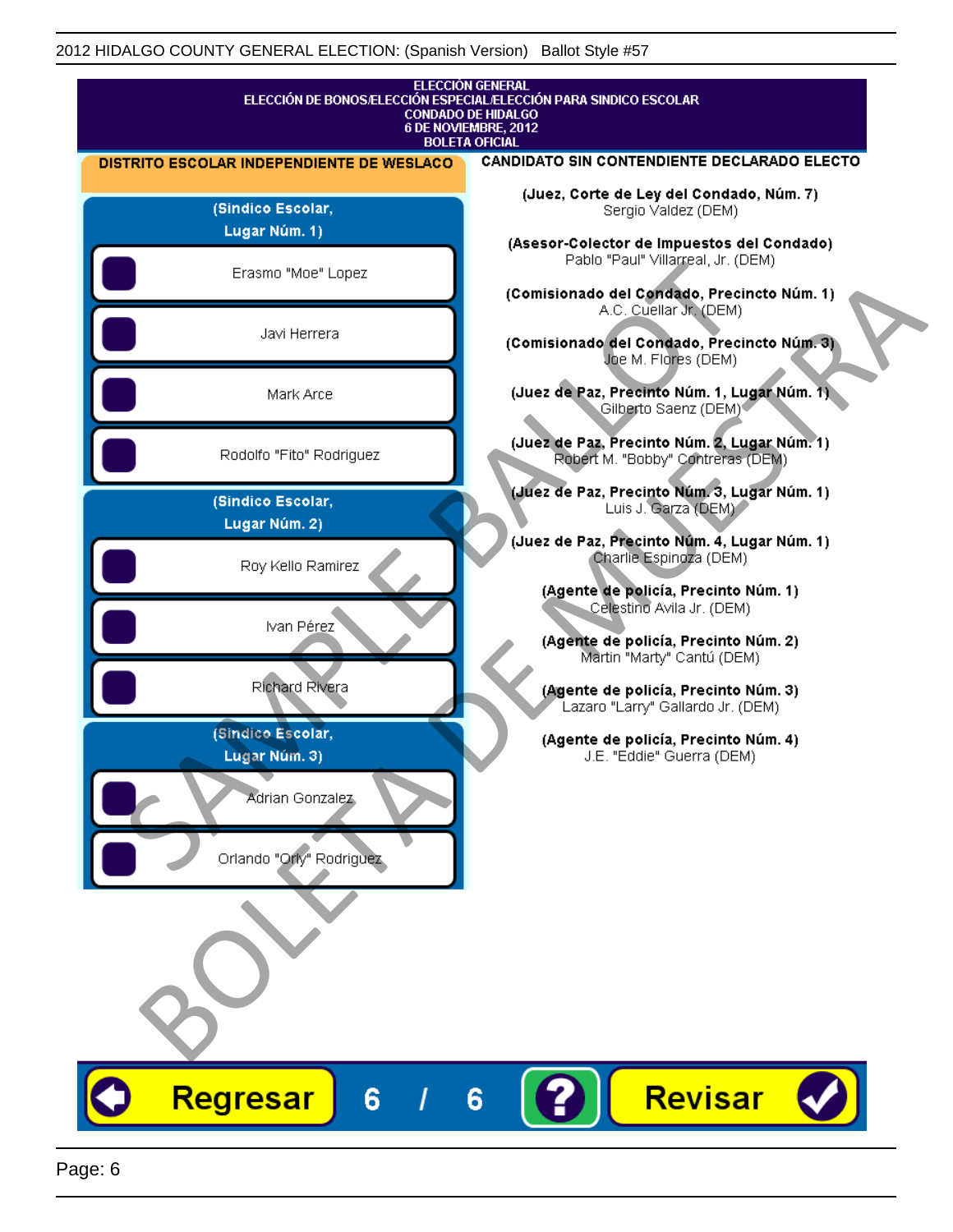## Resumen de instrucciones para la boleta electoral.

Presione el nombre del candidato o el título de la contienda para volver a la contienda.

El botón Votar se iluminará

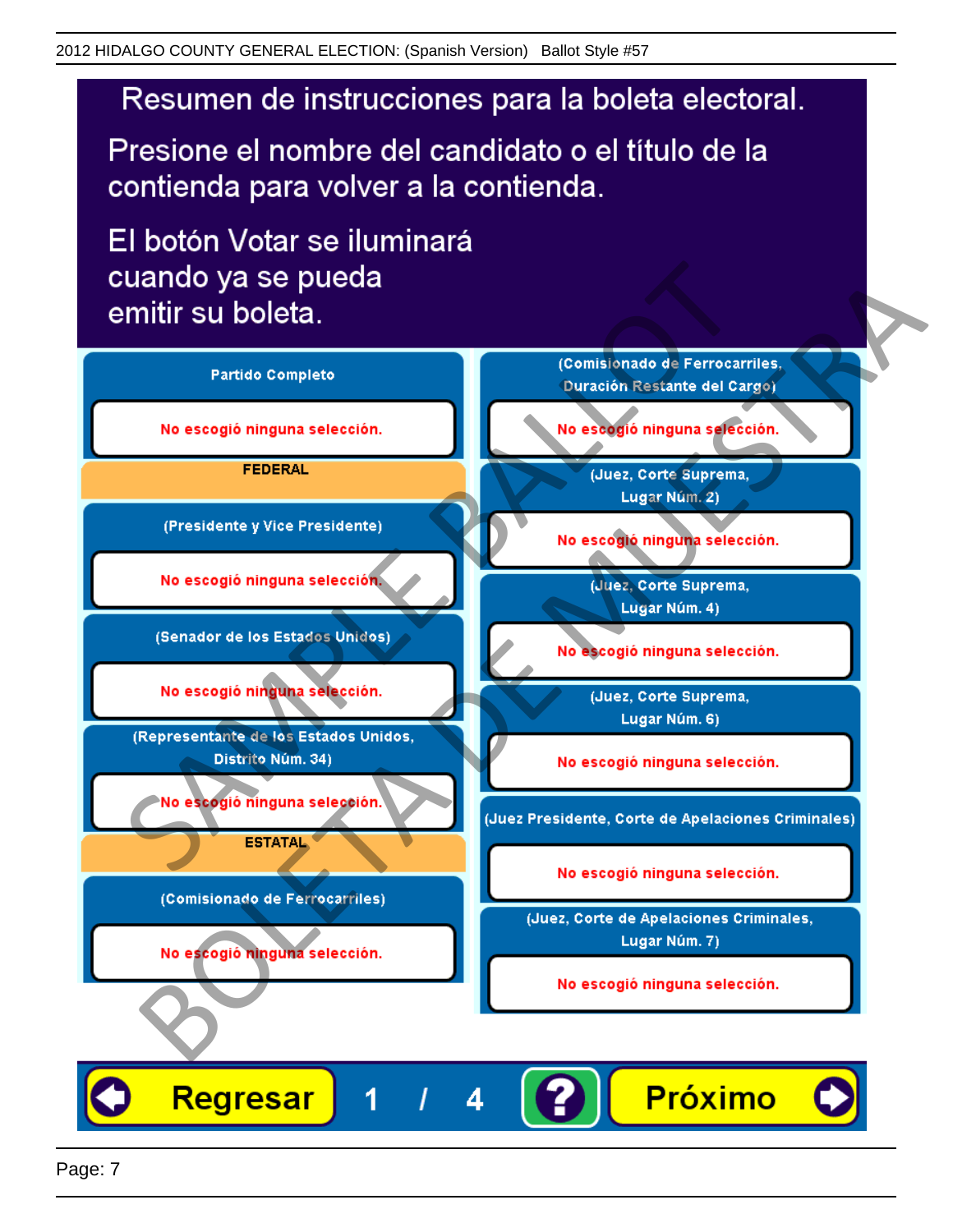## Resumen de instrucciones para la boleta electoral.

Presione el nombre del candidato o el título de la contienda para volver a la contienda.

El botón Votar se iluminará



4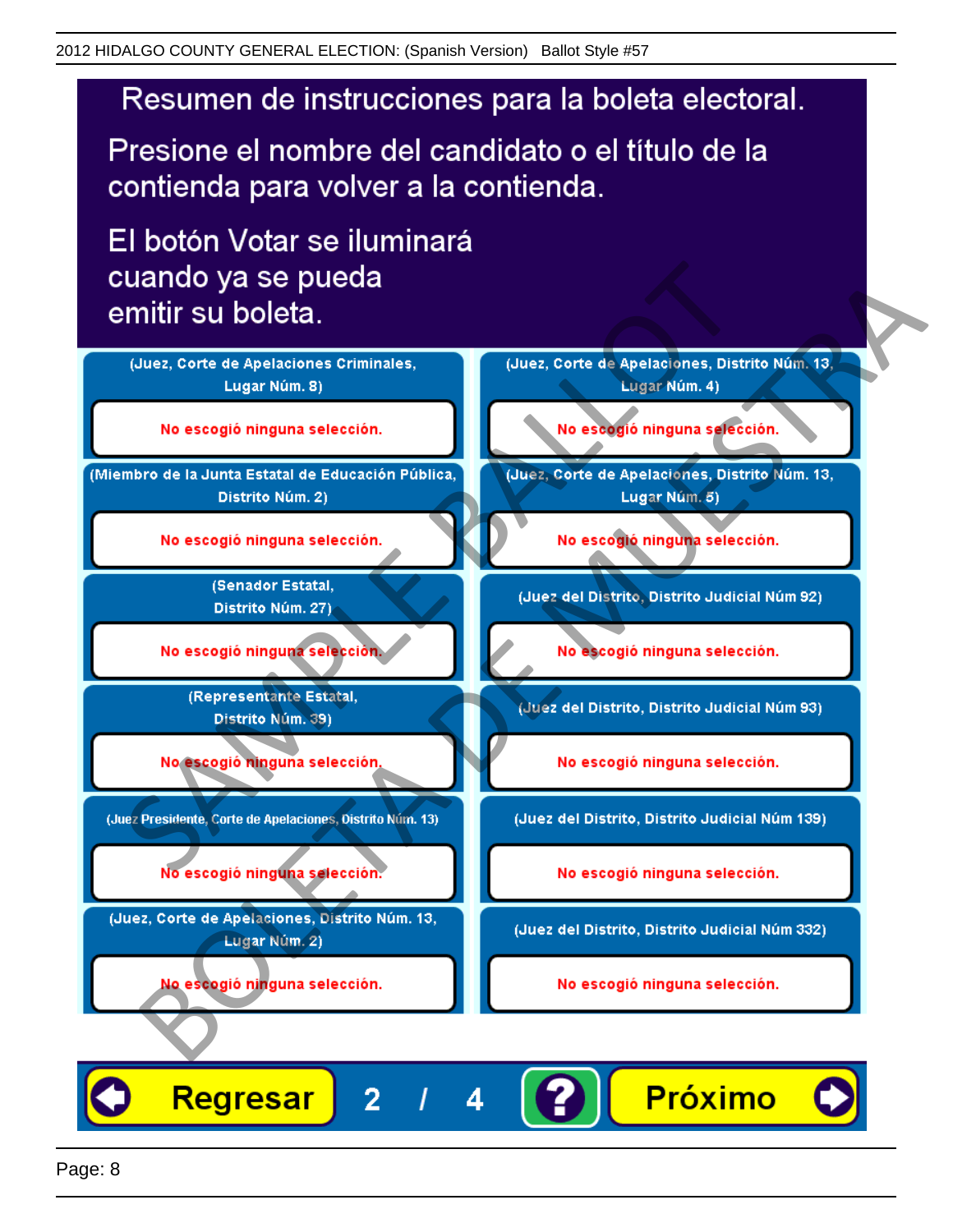

Presione el nombre del candidato o el título de la contienda para volver a la contienda.

El botón Votar se iluminará